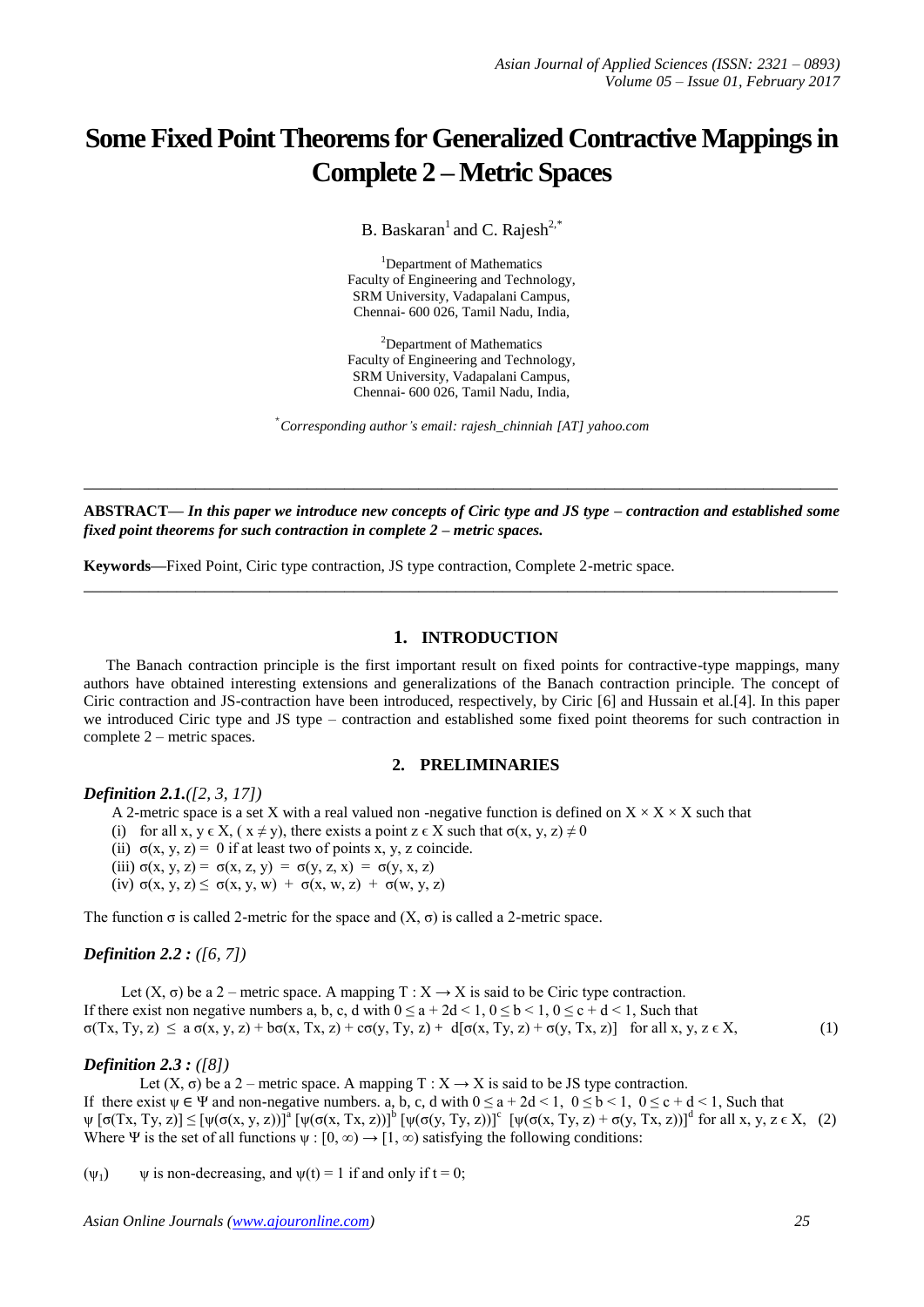*Asian Journal of Applied Sciences (ISSN: 2321 – 0893) Volume 05 – Issue 01, February 2017*

- ( $\psi_2$ ) for each sequence  $\{\mathbf{t}_n\} \subset (0, \infty)$ ,  $\lim_{n \to \infty} \psi(t_n) = 1$  *if and only if*  $\lim_{n \to \infty} t_n = 0$ ;  $\lim_{n \to \infty} \psi(t_n) = 1$  *if* and only *if*  $\lim_{n \to \infty}$ *Lim*
- (ψ<sub>3</sub>) there exist r ∈ (0, 1) and  $\ell$  ∈ (0, ∞] such that  $\lim_{x \to 0^+} \frac{\ell^2 \ell^2}{x} = \ell$ ;  $\frac{n}{0^+} \frac{\psi(t)-1}{t^r} = \ell$  $\rightarrow 0^+$  *t' t t Lim*
- $(\psi_4)$   $\psi(a+b+c) \leq \psi(a) \psi(b) \psi(c)$  for all a, b, c > 0.

## *Definition 2.4 : ([17])*

A sequence  $\{x_n\}$  in X is said to be Cauchy sequence if for each  $z \in X$ ,  $\lim_{n,m\to\infty}\sigma(x_{n,}x_{m,}z)=0$ A sequence  $\{x_n\}$  in X is convergent to an element  $x \in X$  if for each  $z \in X$ ,  $\lim_{n \to \infty} \sigma(x_{n,x}, z) = 0$ 

A complete 2 – metric space is one in which every Cauchy sequence in X converges to an element of X.

#### *Definition 2.5. ([3])*

A mapping  $T : X \to X$  of a 2-metric space  $(X, \sigma)$  in to itself is said to be asymptotically regular at a point  $x \in X$ 

if  $\lim_{n \to \infty} \sigma(T^n x, T^{n+1} x, z) = 0$  $\sigma(T^n x, T^{n+1} x, z) = 0, \quad (z \in X).$ 

## **3. MAIN RESULTS**

We first introduce a new 2-metric  $ρ$  in a given 2- metric space  $(X, σ)$  induced by the metric  $σ$ , Define , [11],  $\rho(x, y, z) = \eta(\sigma(x, y, z)) = \ln(\psi[\sigma(x, y, z)])$ 

For  $\psi \in \Psi$  and  $t \in [0, \infty)$ , set  $\eta(t) = \ln(\psi(t))$ . Then  $\eta : [0, \infty) \to [0, \infty)$  has the following properties: ( $\eta_1$ )  $\eta$  is non-decreasing, and  $\eta$  (t) = 0 if and only if t = 0;

- ( $\eta_2$ ) for each sequence  $\{t_n\} \subset (0, \infty)$ ,  $\lim_{n \to \infty} \eta(t_n) = 0$  *if and only if*  $\lim_{n \to \infty} t_n = 0$ ;  $\lim_{n \to \infty} \eta(t_n) = 0$  *if* and only *if*  $\lim_{n \to \infty}$ *Lim*
- (η<sub>3</sub>)  $\eta (a + b + c) \leq \eta (a) \eta (b) \eta (c)$  for all a, b, c > 0.

*Lemma 3.1:* [11] Let  $(X, \sigma)$  be a 2-metric space then  $(X, \rho)$  is a 2-metric space,

where  $\rho(x, y, z) = \eta(\sigma(x, y, z)) = \ln(\psi[\sigma(x, y, z)]).$ 

*Proof:* For each x, y,  $z \in X$ . we have

σ(x, y, z) = 0 if at least two of points x, y, z coincide

this imply  $\eta(\sigma(x, y, z)) = 0$  if at least two of points x, y, z coincide, by  $(\eta_1)$ Hence

(i)  $\rho(x, y, z) = \eta(\sigma(x, y, z)) = 0$ ; if at least two of points x, y, z coincide,

(ii)  $\rho(x, y, z) = \eta(\sigma(x, y, z)) = \eta(\sigma(x, z, y)) = \rho(x, z, y)$ ; similarly we get

 $\rho(x, y, z) = \rho(x, z, y) = \rho(y, x, z) = \rho(y, z, x) = \dots$ 

(iii)  $\rho(x, y, z) = \eta(\sigma(x, y, z))$ 

 $\leq \eta(\sigma(x, y, w) + \sigma(x, w, z) + (\sigma(w, y, z))$  $\leq \eta(\sigma(x, y, w)) + \eta(\sigma(x, w, z)) + \eta(\sigma(w, y, z))$  $\leq \rho(x, y, w) + \rho(x, w, z) + \rho(w, y, z)$ 

Hence  $(X, \rho)$  is a 2-metric space.

*Lemma 3.2:* Let  $(X, \sigma)$  be a 2-metric space with  $\psi \in \Psi$  then  $(X, \rho)$  is complete if and only if  $(X, \sigma)$  is complete. where  $p(x, y, z) = \eta(\sigma(x, y, z)) = \ln(\psi[\sigma(x, y, z)]).$ *Proof:* Suppose that  $(X, \sigma)$  is complete and  $\{x_n\}$  is a Cauchy sequence of  $(X, \sigma)$ . *Lim Lim*

i.e  $m, n \rightarrow \infty$   $\rho(x_n, x_m, z) = 0.$  $\rho(x_n, x_m, z) = 0$ . then we have  $\lim_{m,n \to \infty} \eta(\sigma(x_n, x_m, z)) = 0$ .  $\eta(\sigma(x_n, x_m))$ *Lim*

and hence  $m, n \to \infty$   $\sigma(x_n, x_m, z) = 0$  $\sigma(x_n, x_m, z) = 0$  by  $(\eta_2)$ .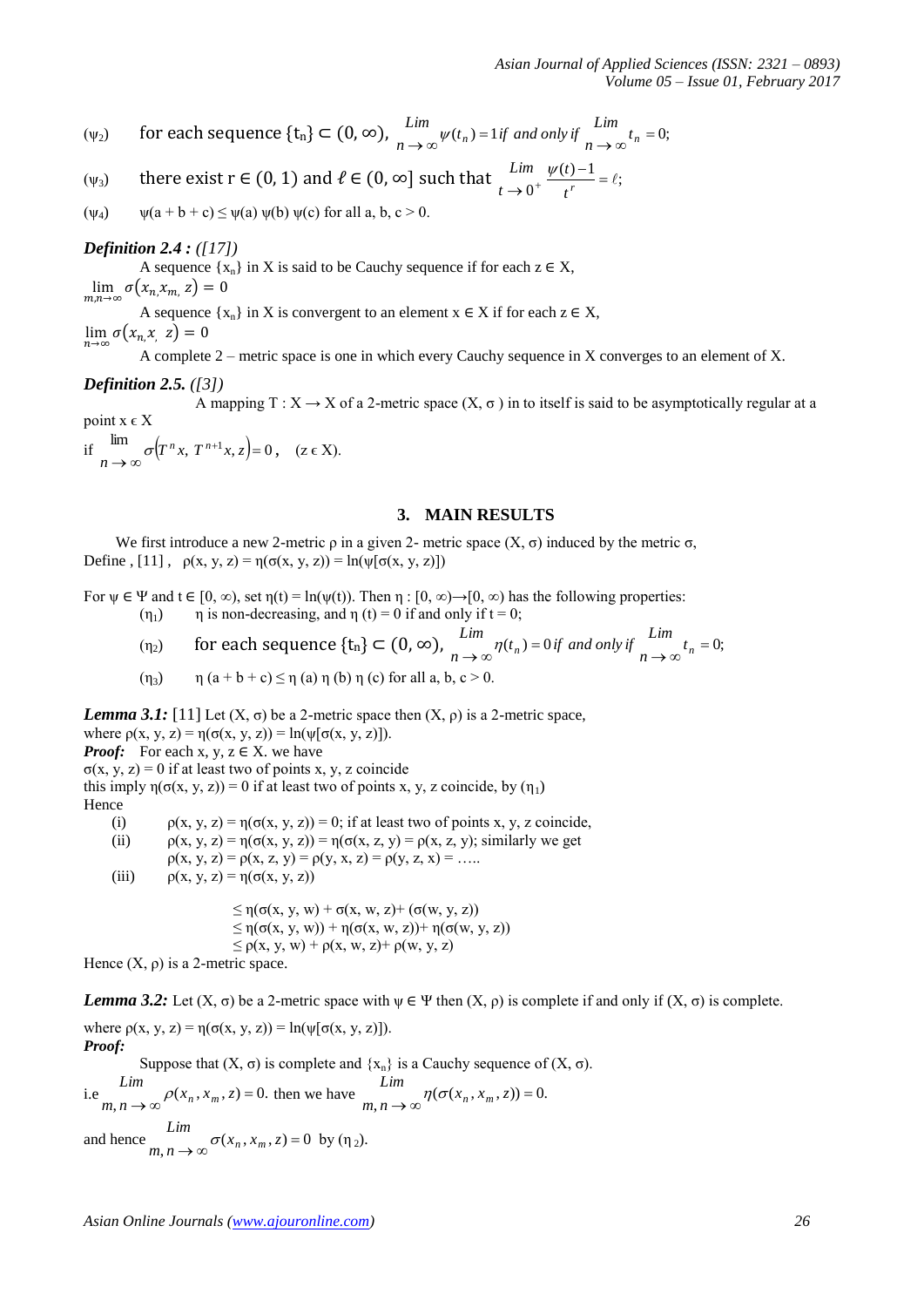More over by completeness of  $(X, \sigma)$  there exists x in X such that  $\int_{n \to \infty}^{\infty} \sigma(x_n, x, z) = 0$ *Lim*  $\sigma(x_n, x, z) = 0$  and so

$$
\lim_{n \to \infty} \rho(x_n, x, z) = \lim_{n \to \infty} \eta(\sigma(x_n, x, z)) = 0 \text{ by } (\eta_2).
$$

Hence  $(X, \rho)$  is complete.

Similarly we can prove if  $(X, \rho)$  is complete then  $(X, \sigma)$  is complete. Hence the proof.

*Lemma 3.3:* Let  $(X, \sigma)$  be a 2-metric space and  $T : X \to X$  be a JS type contraction with  $\psi \in \Psi$  then T is a Ciric type contraction in  $(X, \rho)$ .

*Proof:* For all x, y, z in X

 $p(Tx, Ty, z) = \eta(\sigma(Tx, Ty, z)) = \ln(\psi[\sigma(Tx, Ty, z)])$ 

 $\leq \ln\{\left[\psi(\sigma(x, y, z))\right]^{\alpha} \left[\psi(\sigma(x, Tx, z))\right]^{\beta} \left[\psi(\sigma(y, Ty, z))\right]^{\mathcal{C}} \left[\psi(\sigma(x, Ty, z) + \sigma(y, Tx, z))\right]^{\mathcal{d}}\right\}$  $\leq$  a ln[ $\psi(\sigma(x, y, z))$ ] + b ln[ $\psi(\sigma(x, Tx, z))$ ] + c ln[ $\psi(\sigma(y, Ty, z))$ ] + d [ln( $\psi(\sigma(x, Ty, z))$  + ln( $\psi(\sigma(y, Tx, z))$ ]

 $\leq$  a  $\rho(x, y, z)$  + b  $\rho(x, Tx, z)$  + c  $\rho(y, Ty, z)$  + d[ $\rho(x, Ty, z)$  +  $\rho(y, Tx, z)$ ] for all x, y, z  $\in$  X,

that is, (1) is satisfied with respect to the metric  $\rho$ , and hence T is a Ciric type contraction in  $(X, \rho)$ .

## *Theorem 3.4*

Let  $(X, \sigma)$  be a complete 2-metric space and T :  $X \to X$  be a mapping such that the following condition is satisfied.

$$
\sigma(Tx, Ty, z) \le a \sigma(x, y, z) + b\sigma(x, Tx, z) + c\sigma(y, Ty, z) + d[\sigma(x, Ty, z) + \sigma(y, Tx, z)] \text{ for all } x, y, z \in X, 0 \le a + 2d < 1, 0 \le b < 1, 0 \le c + d < 1
$$
\n(3)

If T is asymptotically regular at some point of X, then T has a unique fixed point in X.

*Proof*: We shall assume that T is asymptotically regular at a point  $x \in X$  and consider the sequence  $\{T^n x\}$ . Then  $\sigma(T^{m}x, T^{n}x, z) \le a \sigma(T^{m-1}x, T^{n-1}x, z) + b\sigma(T^{m-1}x, T^{m}x, z) + c \sigma(T^{n-1}x, T^{n}x, z) + d[\sigma(T^{m-1}x, T^{n}x, z) + \sigma(T^{n-1}x, T^{m}x, z)]$ 

$$
\leq a\;[\sigma(T^{m-1}x,T^{n-1}x,T^nx)+\sigma(T^{m-1}x,T^nx,z)+\sigma(T^nx,T^nx,z)]+b\sigma(T^{m-1}x,T^mx,z)+c(T^{n-1}x,T^nx,z)\\+d\;[\sigma(T^{m-1}x,T^nx,T^mx)+\sigma(T^{m-1}x,T^mx,z)+\sigma(T^mx,T^nx,z)+\sigma(T^{n-1}x,T^mx,T^nx)+\sigma(T^{n-1}x,T^mx,z)\\+\sigma(T^nx,T^mx,z)]\\ \leq a\;[\sigma(T^nx,T^{n-1}x,T^{m-1}x)+\sigma(T^{m-1}x,T^nx,T^mx)+\sigma(T^{m-1}x,T^mx,z)+\sigma(T^mx,T^nx,z)+\sigma(T^nx,T^nx,z)+\sigma(T^{m-1}x,T^mx,z)\\+b\;\sigma(T^{m-1}x,T^mx,z)+c\;\sigma(T^{n-1}x,T^nx,z)+d\;[\sigma(T^{m-1}x,T^mx,T^mx)+\sigma(T^{m-1}x,T^mx,z)\\+\sigma(T^mx,T^nx,z)+\sigma(T^{n-1}x,T^mx,T^nx)+\sigma(T^{m-1}x,T^nx,z)+\sigma(T^mx,T^nx,z)]
$$

 $(1 - a - 2d) \sigma(T^{m}x, T^{n}x, z) \le (2a + b + 2d) \sigma(T^{m-1}x, T^{m}x, z) + (2a + c + 2d) \sigma(T^{n-1}x, T^{n}x, z)$ 

 $\sigma(T^{m}x, T^{n}x, z) \leq \frac{(2a+b+2d)}{(1-a-2d)} \sigma(T^{m-1}x, T^{m}x, z) + \frac{(2a+c+2d)}{(1-a-2d)}$  $\frac{(2a+c+2a)}{(1-a-2a)}$   $\sigma(T^{n-1}x, T^n x, z)$ Since T is asymptotically regular at x.  $\sigma(T^{m}x, T^{n}x, z) \rightarrow 0$  as m,  $n \rightarrow \infty$ ; Hence  $\{T^{n}x\}$  is a Cauchy sequence.

Since  $(X, \sigma)$  is complete, there exist a point u in X such that  $\int_{n \to \infty}^{n} T^n x = u$ .  $\lim_{x \to \infty} T^n x =$ 

Suppose that u is not a fixed point of T Then by (3), we obtain

 $\sigma(u, Tu, z) \leq \sigma(u, Tu, T^n x) + \sigma(u, T^n x, z) + \sigma(T^n x, Tu, z)$  $\leq$  σ(u, Tu, T<sup>n</sup>x) + σ(u, T<sup>n</sup>x, z) + a σ(T<sup>n-1</sup>x, u, z) + b σ(T<sup>n-1</sup>x, T<sup>n</sup>x, z) + c σ(u,Tu, z)  $+ d [\sigma(T^{n-1}x, Tu, z) + \sigma(u, T^{n}x, z)]$  $\leq$  (1 +d) σ(u, T<sup>n</sup>x, z) + a σ(T<sup>n-1</sup>x, u, z) + b σ(T<sup>n-1</sup>x, T<sup>n</sup>x, z) + c σ(u, Tu, z) + d [σ(T<sup>n-1</sup>x, Tu, z) + σ(u, T<sup>n</sup>x, z)]

Taking the limit as  $n \to \infty$ , we obtain  $\sigma(u, Tu, z) \le (c + d) \sigma(u, Tu, z)$ Which contradicts  $(c + d) < 1$  unless  $u = Tu$ , Suppose T has second fixed point v in X. Then by  $(3)$ , We obtain  $\sigma(u, v, z) \leq (a + 2d) \sigma(u, v, z)$ Since  $(a + 2d) < 1$  it follows that  $u = v$ . Hence the fixed point is unique.

## *Theorem 3.5 [14]*

*Asian Online Journals [\(www.ajouronline.com\)](http://www.ajouronline.com/) 27*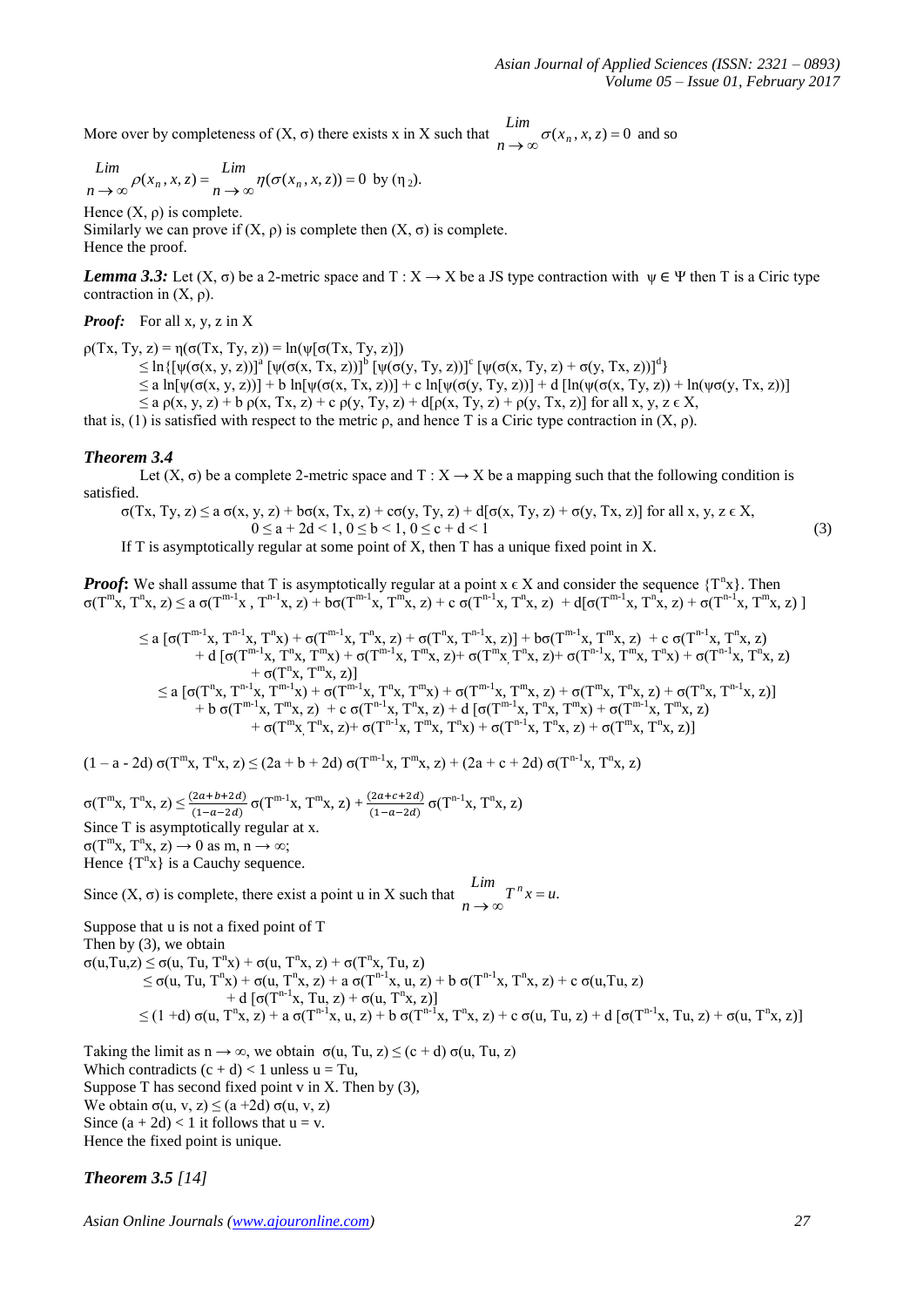Let  $(X, \sigma)$  be a complete 2-metric space and T :  $X \to X$  be a JS type contraction then T has a unique fixed point. *Proof:* 

Let x in X be an arbitrary point in X, for some  $n \in \mathbb{N}$ , we have  $T^n x = T^{n+1}x$  then  $T^n x$  will be a fixed point of T. So, without loss of generality, we can suppose that  $\sigma(T^n x, T^{n+1} x, u) > 0$  for all  $n \in \mathbb{N}$ Then by (2), we obtain

ψ[σ(T<sup>n</sup> x, Tn+1x, z)] ≤ [ψ(σ(Tn-1 x, T<sup>n</sup> x, z))]<sup>a</sup> [ψ(σ(Tn-1 x, T<sup>n</sup> x, z))]<sup>b</sup> [ψ(σ(T n x, Tn+1x, z))]<sup>c</sup> [ψ(σ(Tn-1 x, Tn+1x, z) + σ(T<sup>n</sup> x, T<sup>n</sup> x, z))]<sup>d</sup> ≤ [ψ(σ(Tn-1 x, T<sup>n</sup> x, z))]<sup>a</sup> [ψ(σ(Tn-1 x, T<sup>n</sup> x, z))]<sup>b</sup> [ψ(σ(T<sup>n</sup> x, Tn+1x, z))]<sup>c</sup> [ψ(σ(Tn-1 x, Tn+1x, T<sup>n</sup> x ) + σ(Tn-1 x, T<sup>n</sup> x, z) + σ(T<sup>n</sup> x, Tn+1x, z))]<sup>d</sup> ≤ [ψ(σ(Tn-1 x, T<sup>n</sup> x, z))]a + b + 2d [ψ(σ(T<sup>n</sup> x, Tn+1x, z))]<sup>c</sup> + d *c d a b d n n n n T x T x z T x T x z* 1 2 <sup>1</sup> <sup>1</sup> (( , , )) [(( , , ))] , ∀n ∈ ℕ *n a b d* 2

*c d*  $c-d$  *........*  $\leq$  [ $\psi(\sigma(x, Tx, z))$  $a+b+2d$  $T^{n} x, T^{n+1} x, z) \leq [\psi(\sigma(T^{n-1} x, T^{n} x, z))]$   $\frac{a+b+2d}{1-c-d}$  .........  $\leq [\psi(\sigma(x, Tx, z))]$   $\frac{a+b+2d}{1-c-d}$ J  $\overline{\phantom{a}}$ l  $-c -c-d$  .........  $\leq$  $+b+$  $f(x, z) \leq [\psi(\sigma(T^{n-1}x, T^{n}x, z))]$   $\overline{1-c-d}$  .........  $\leq [\psi(\sigma(x, Tx, z))]^{n-1}$  $1-c-d$  .........  $\leq$  [ $\psi(\sigma(x, Tx, z))$ ] 2  $\psi(\sigma(T^{n}x, T^{n+1}x, z)) \leq [\psi(\sigma(T^{n-1}x, T^{n}x, z))]$   $\overline{1-c-d}$  .........  $\leq [\psi(\sigma(x, Tx, z))]^{(1-c-d)}$  (4) Letting  $n \rightarrow \infty$  in (4), we obtain

 $\psi[\sigma(T^n x, T^{n+1} x, z)] \rightarrow 1$  as  $n \rightarrow \infty$ which implies from  $(\psi_2)$  that  $\lim_{n \to \infty} \sigma(T^n x, T^{n+1} x, z) = 0$  $\frac{L}{n}$   $\sigma(T^n x, T^{n+1} x, z)$ *Lim*  $\sigma(T^n x, T^n)$ 

From condition ( $\psi_3$ ),  $\exists r \in (0, 1)$  and  $\ell \in (0, \infty]$  such that  $\left[\sigma(T^n x, T^{n+1} x, z)\right]$ ;  $(T^n x, T^{n+1} x, z)$  $(\sigma(T^{n}x, T^{n+1}x, z) - 1)$ 1 1  $\frac{-1}{\cdot} = \ell$  $\rightarrow \infty$   $\int_{\sigma(T^{n} \times T^{n+1})}$  $^{+}$  $\binom{n}{r}$   $T^{n+1}$   $\binom{r}{r}$  $n \times T$ <sup>*n*</sup>  $T^n x, T^{n+1} x, z$  $T^n x, T^{n+1} x, z$ *n Lim* σ  $\psi(\sigma)$ 

Suppose that  $\ell < \infty$ . In this case, let B =  $\ell/2 > 0$ . From the definition of the limit, there exists  $n_0 \in \mathbb{N}$ , such that

$$
\left| \frac{\psi(\sigma(T^{n}x, T^{n+1}x, z) - 1)}{\left(\sigma(T^{n}x, T^{n+1}x, z)\right)^{r}} - \ell \right| \leq B, \text{ for all } n \geq n_{0}.
$$
\n
$$
\Rightarrow \frac{\psi(\sigma(T^{n}x, T^{n+1}x, z) - 1)}{\left(\sigma(T^{n}x, T^{n+1}x, z)\right)^{r}} \geq \ell - B = B,
$$
\nthen n[ $\sigma(T^{n}x, T^{n+1}x, z)$ ]^{r} \leq nA [  $\psi(\sigma(T^{n}x, T^{n+1}x, z)) - 1$ ], where A = 1/B.

Suppose now that  $\ell = \infty$ , let B > 0 be an arbitrary positive number. From the definition of the limit, there exists  $n_0 \in \mathbb{N}$ , such that

$$
\frac{\psi(\sigma(T^n x, T^{n+1} x, z) - 1}{\left(\sigma(T^n x, T^{n+1} x, z)\right)^r} \ge B,
$$
  
\n
$$
\Rightarrow \quad n[\sigma(T^n x, T^{n+1} x, z)]^r \le nA \left[\psi(\sigma(T^n x, T^{n+1} x, z)) - 1\right], \text{ where } A = 1/B \text{ , for all } n \ge n_0.
$$

Thus in all cases  $\exists A > 0$  and  $n_0 \in \mathbb{N}$  such that

 $n[\sigma(T^n x, T^{n+1} x, z)]^r \leq nA \left[ \psi(\sigma(T^n x, T^{n+1} x, z)) - 1 \right]$ , for all  $n \geq n_0$ .

Using (4), we obtain

$$
n[\sigma(T^{n}x, T^{n+1}x, z)]^{r} \leq nA \left[ \psi(\sigma(x, Tx, z)) \left( \frac{a+b+2d}{1-c-d} \right)^{n} - 1 \right]
$$
\n
$$
(6)
$$

Letting n  $\rightarrow \infty$ , in (6), we obtain  $\lim_{n \to \infty} n[\sigma(T^n x, T^{n+1} x, z)]^r = 0$  $n[\sigma(T^n x, T^{n+1} x, z)]^T$ *Lim*  $n[\sigma(T^n x, T^{n+1} x, z)]^r = 0$ . Thus, there exists  $n_1 \in \mathbb{N}$  such that

$$
\sigma(T^n x, T^{n+1} x, z) \le \left(\frac{1}{\sqrt{\frac{1}{r}}}\right) \text{ for all } n \ge n_1.
$$

(5)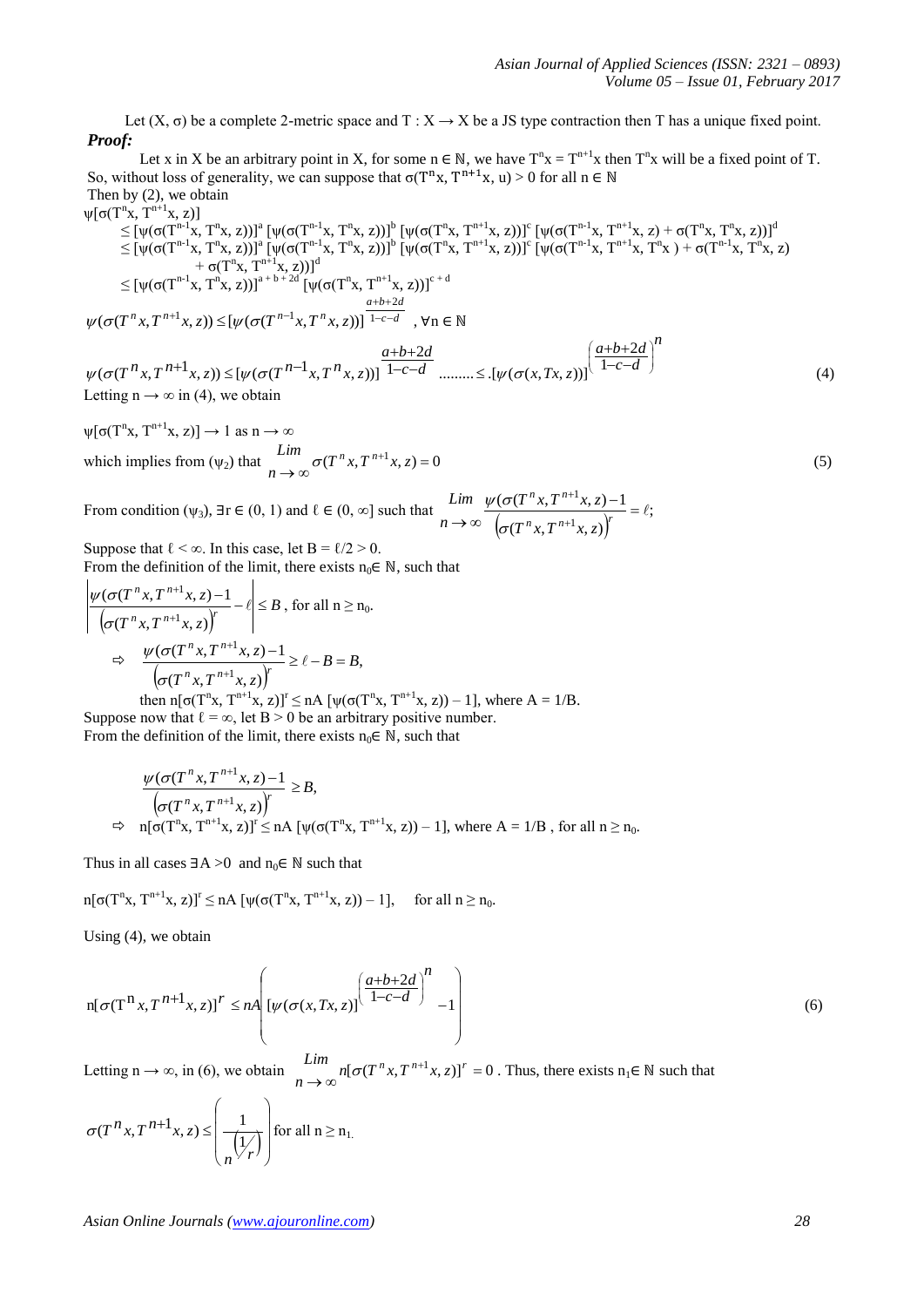Now for  $m > n > n_1$ , we have

$$
\sigma(T^{n}x, T^{m}x, z) \leq \sum_{i=n}^{m-1} \sigma(T^{i}x, T^{i+1}x, z) \leq \sum_{i=n}^{m-1} \frac{1}{(i)^{r}},
$$

Since  $0 < r < 1$  then  $\sum_{n=1}^{m-1}$ = 1 1  $(i)$  $\sum_{m=1}^{m-1} 1$  $e^{i=n}$   $(i)$ <sup>*r*</sup> converges and hence  $\sigma(T^n x, T^m x, z) \to 0$  as m, n  $\to \infty$ .

Thus  $\{T^n x\}$  is a Cauchy sequence.

Since  $(X, \sigma)$  is complete, there exist a point  $u \in X$  such that  $\int_{n \to \infty}^{n} T^n x = u$ .  $\lim_{x \to \infty} T^n x =$ 

Suppose that u is not a fixed point of T

Then by (2), we obtain  $\psi(\sigma(u, Tu, z)) \leq \psi[\sigma(u, T^n x, z) + \sigma(T^n x, Tu, z) + \sigma(u, Tu, T^n x)]$  $\leq \psi(\sigma(u, T^n x, z)) \psi(\sigma(T^n x, Tu, z)) \psi(\sigma(u, Tu, T^n$ x))  $\leq \psi(\sigma(u, T^{n}x, z)) \psi(\sigma(u, Tu, T^{n}x)) [\psi(\sigma(T^{n-1}x, u, z))]^{a} [\psi(\sigma(T^{n-1}x, T^{n}x, z))]^{b} [\psi(\sigma(u, Tu, z))]^{c}$  $[\psi(\sigma(T^{n-1}x, Tu, z) + \sigma(u, T^n x, z)]^d$ Taking limit as  $n \rightarrow \infty$  $\psi(\sigma(u,Tu,z)) \leq [\psi(\sigma(u,Tu,z))]^{c+d}.$ which is contradiction, since  $0 \le c + d < 1$ .  $\Rightarrow \sigma(u, Tu, z) = 0$ .  $i.e$  Tu = u. Suppose T has second fixed point  $v$  in  $X$  then by (2), we obtain  $\psi(\sigma(u, v, z))$  $=$   $\psi$ (σ(Tu, Tv, z))  $\leq$  [ψ(σ(u, v, z))]<sup>a</sup> [ψ(σ(u, Tu, z))]<sup>b</sup> [ψ(σ(v, Tv, z))]<sup>c</sup>[ψ(σ(u, Tv, z) + σ(v, Tu, z))]<sup>d</sup>  $\leq [\psi(\sigma(u, v, z))]^{a}$ . which is contradiction, since  $0 \le a + 2d < 1$ .  $\Rightarrow \sigma(u, v, z) = 0$ . It follows that  $u = v$ . Hence the fixed point is unique.

# *Theorem 3.6*

Let  $(X, \sigma)$  be a complete 2-metric space and T :  $X \to X$  be a JS type contraction. If T is asymptotically regular at some point of X, then T has a unique fixed point in X.

## *Proof:*

Since  $(X, \sigma)$  is Complete 2-metric space.  $(X, \rho)$  is also a Complete 2-metric space by Lemma3.1 and Lemma 3.2: Also T is a Ciric type contraction in  $(X, \rho)$  by Lemma 3.3,

Therefore T has a unique fixed point in X by Theorem 3.4:, The proof is complete.

## **4. REFERENCES**

- [1] Kannan, R: Some results on fixed points, Bull. Calcutta. Math. Soc., 60, pp.71-76. 1968
- [2] Baskaran. B and Rajesh. C, Fixed point theorems in complete 2 metric spaces by using a continuous control function, Global Journal of Pure and Applied Mathematics, vol. 12, no. 2, pp.25 – 28, 2016
- [3] Baskaran. B and Rajesh. C, Some Results on Fixed points of Asymptotically Regular Mappings, International Journal of Mathematical Analysis, vol. 8, no. 50, pp.2469 – 2474. 2014
- [4] Hussain, N, Parvaneh,V ,Samet,B, Vetro,C: Some fixed point theorems for generalized contractive mappings in complete metric spaces. Fixed Point Theory Appl. 2015, 185, 2015
- [5] Reich,S: Some remarks concerning contraction mappings. Can.Math.Bull. 14, pp.121-124, 1971
- [6] ´Ciri´c, L: Generalized contractions and fixed-point theorems. Publ. Inst. Math. (Belgr.)12 (26), pp.19-26, 1971.
- [7] ´Ciri´c, L: A generalization of Banach's contraction principle. Proc. Am. Math. Soc. 45(2), pp.267-273, 1974 .
- [8] Jleli,M, Samet,B:A new generalization of the Banach contraction principle J.Inequal. Appl. 2014, 38, 2014.
- [9] Aydi, H, Karapinar,E, Samet,B: Remarks on some recent fixed point theorems. Fixed Point Theory Appl. 76 2012.